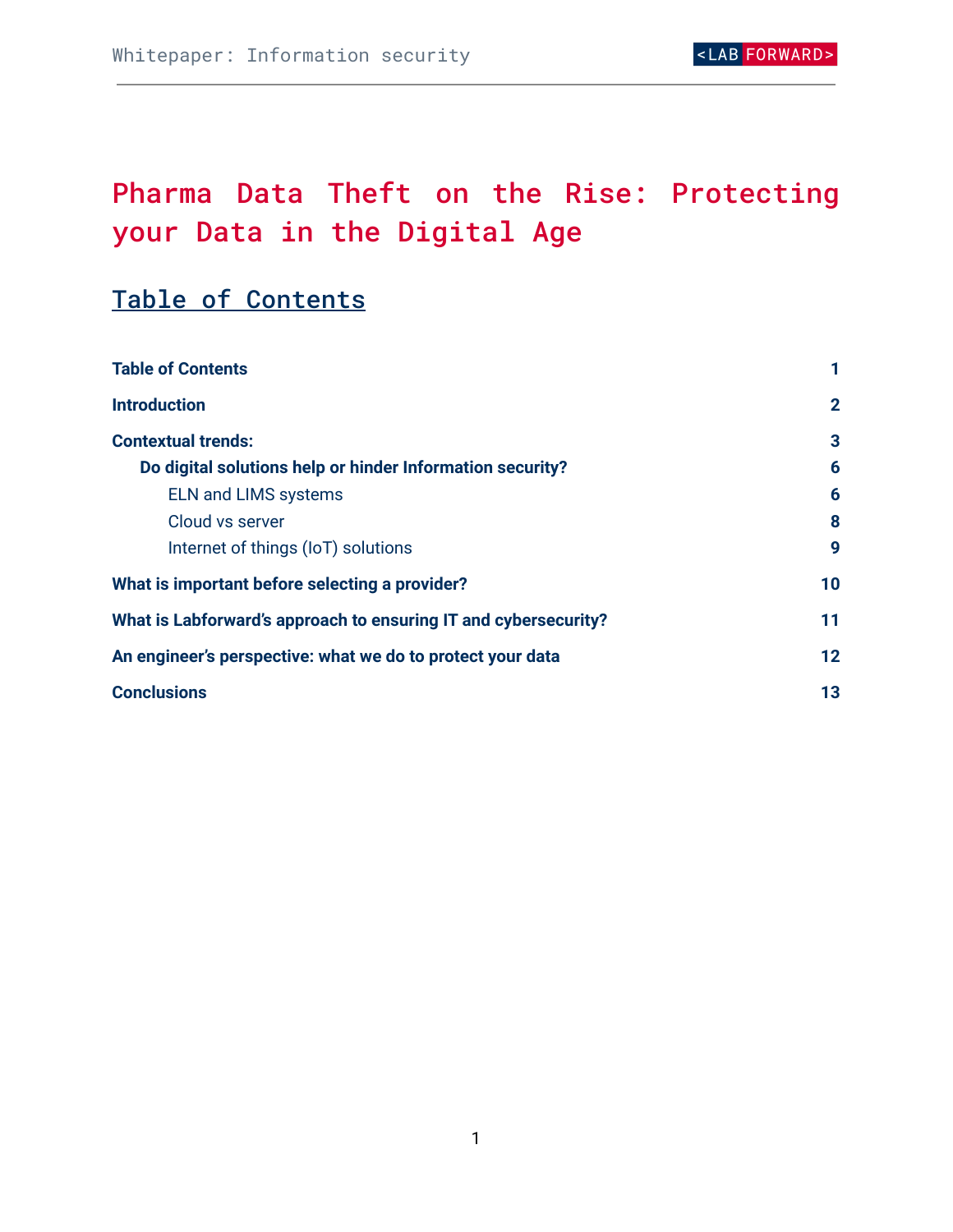# Pharma Data Theft on the Rise: Protecting your Data in the Digital Age

**Pharma, Healthcare, Biotech and other sectors in R&D are increasingly becoming the targets of hackers. It's now more important than ever before to stay vigilant against cybersecurity threats and implement comprehensive information security strategies.**

### <span id="page-1-0"></span>Introduction

As more pharma laboratories undergo digital transformation, concerns have been raised about the security of research and healthcare data. Increasingly, pharma has been the target of sophisticated and damaging cyber-attacks, in part driven by the attention healthcare and research sectors have received during the pandemic. In order to grasp the scale of the threat, it is important to fully understand what is meant by Information security, cybersecurity and the distinction between both terms.

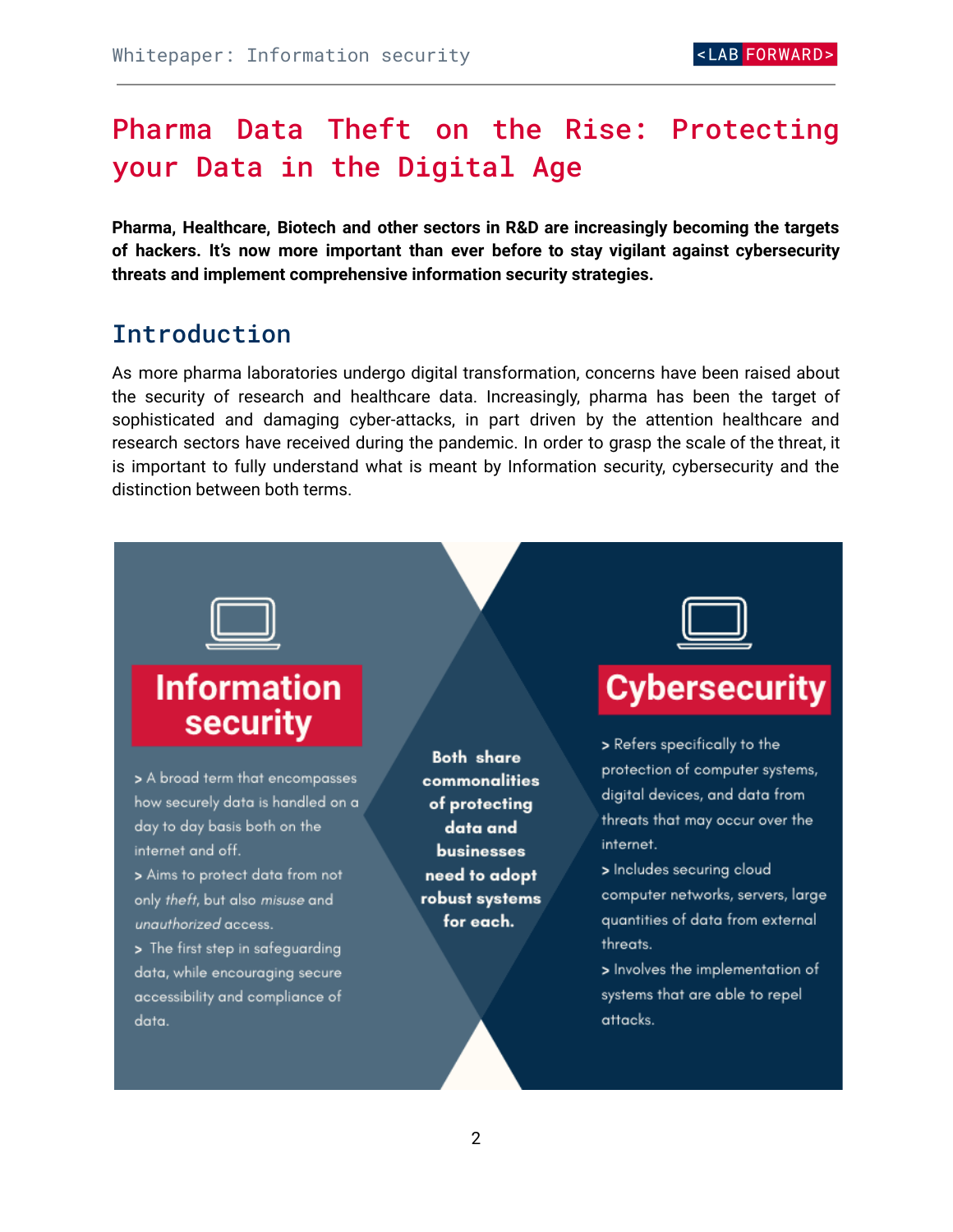Information security is a broad term encompassing how a company or organization handles their data on a day to day basis. It is the overarching process that ensures the security of computer networks, hardware, and software that are used to store and share digital information. In comparison, cybersecurity is a narrower term, sometimes viewed as a subset of Information security. It focuses on predominantly the protection of computer systems, digital devices, and data from unauthorized access, usually pertaining to hackers. Both terms share the commonalities of protecting data, devices and people from ransomware, hackers and phishing attacks in the digital age, while ensuring the confidentiality (information is available only to authorized users), integrity (information is accurate and complete) and availability (authorized users have access to information when they need it) of data. But what can small, medium and large pharma organizations do to, on the one hand, ensure successful digital transformation, and on the other ensure the security of their data? Organizations regardless of size should implement a systematic approach to manage risks and protect their valuable information assets. In this article we delve into key topics in the discussion of security and uncover ways laboratory teams in both industry and academia can protect themselves against IT and cybersecurity threats.

### <span id="page-2-0"></span>Contextual trends:

December 2020 saw the European Medicines Agency (EMA) being hit by a cyber-attack that gave access to documents pertaining to the COVID-19 Pfizer vaccine<sup>1</sup>. Then, in 2021 an estimated 45 million people were affected by healthcare cyber-attacks<sup>2</sup>, an increase from 34 million (29%) in 2020. This demonstrates that as healthcare and research gains more media attraction, this likely results in a rise in the threat to IT and cybersecurity. Paired with this, the nature of feelings brought out by the pandemic has amplified these threats. The strong sentiments people feel in regards to vaccines, either positive or negative, has triggered greater focus on healthcare and research sectors; and as hackers tend to follow trends to cause disruption, this means that those working in research and development and healthcare need to stay vigilant and current with security trends and practices.

In addition to this, the widespread, rapid, adaptation to a work-from-home setting put additional pressure on security teams<sup>3</sup>. In many cases, individuals used their computers outside of the secure networks of their organization, making them more susceptible to cyber-attacks. A study exploring cybersecurity trends reinforces this, stating that people working remotely caused a decentralization in many organization's landscapes that subsequently created "new

<sup>1</sup> BBC: *Pfizer/BioNTech vaccine docs hacked from European Medicines Agency,* (BBC, 9/10/2020.)

<sup>2</sup> Landi, H. *Healthcare data breaches hit all-time high in 2021, impacting 45M people,* Fierce Healthcare. (Fierce Healthcare, 01/02/2022.*)*

<sup>3</sup> Boehm, J. Kaplan, M. Sorel, N. Sportsman, & Trevor S. *Cybersecurity tactics for the coronavirus pandemic*, (Mckinsey, 23/03/2020.) p.2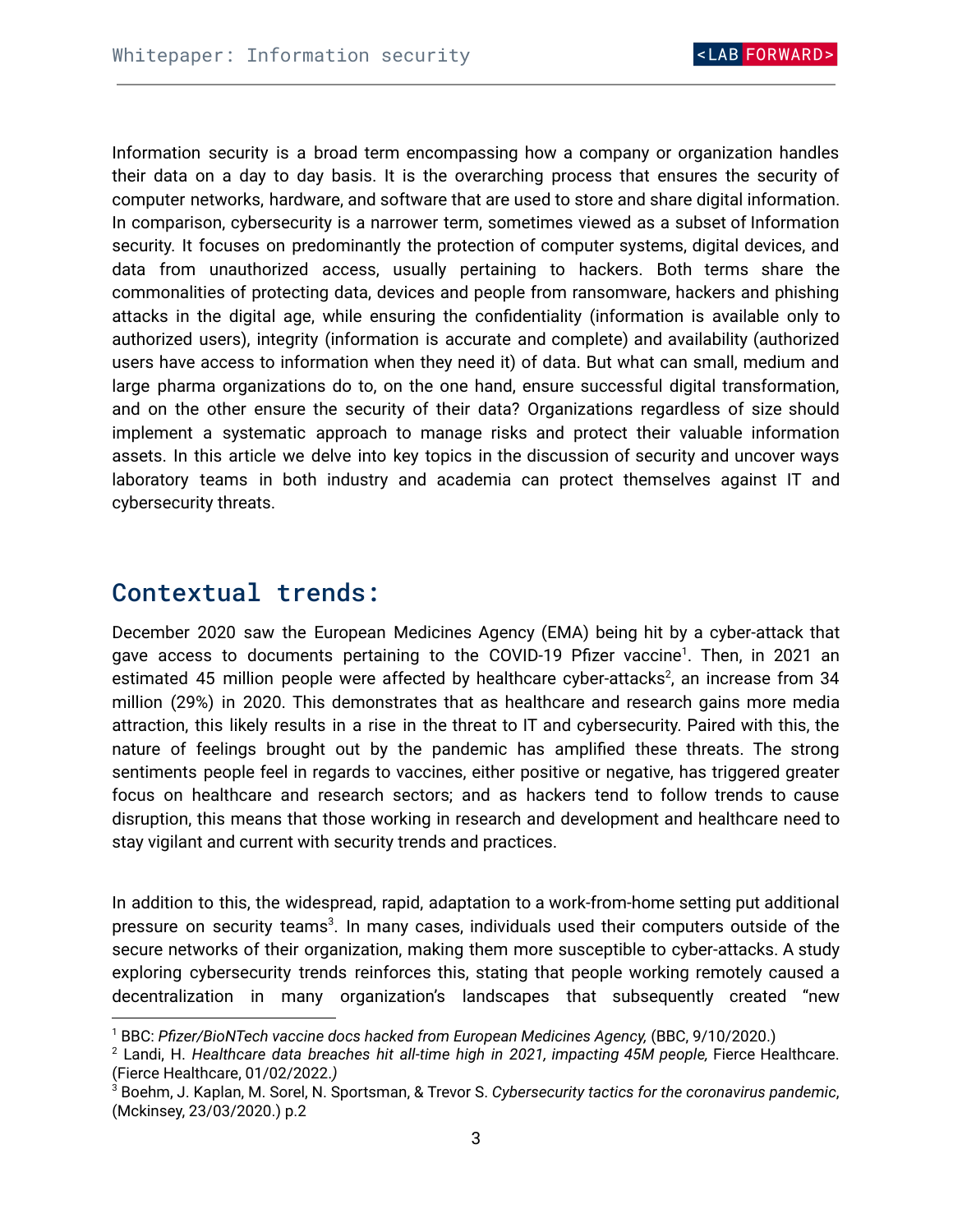vulnerabilities" that "malicious actors"<sup>4</sup> were able to exploit. As a result, it's estimated that cybercrime today equals a "\$1 trillion dollar drag on the global economy"<sup>5</sup>. The cost of a successful attack is incredibly expensive on an organizational level. Not only are there significant legal repercussions to a loss of data, but also the costs to determine the causes of a data breach are likely to be extensive. The graph below depicts the average cost per sector in data breaches in 2021. Healthcare is shown to have the highest cost, with pharma being the fourth industry most financially affected by cybercrime. Crucially, if we look at the global average, the cost in healthcare is more than double, demonstrating the scale of the problem.

AR FORWARD

10.00



#### Average total cost per data breach worldwide 2021 by industry (in million U.S. dollars)

6

It is also worth noting the importance of the forms of cyber-attacks that are taking place. A report (below) depicts that in the US, phishing attacks had the highest share of cybersecurity incidents in healthcare organizations in 2020. This is particularly interesting as phishing attacks do not require much technical expertise. The high prominence of phishing attacks could be explained by their success in exploiting not computers but people's ignorance of information security.

<sup>4</sup> Statista: *Worldwide Cybersecurity Spending* (Statista, 2021.)

<sup>5</sup> Malekos-Smith, Z. Lostri, E. Lewis, J. *The hidden costs of cybercrime* (McAfee, 2020.) p.3

<sup>6</sup> Statista: *Average cost of data breaches worldwide as of 2021, by industry* (Statista, 2021.)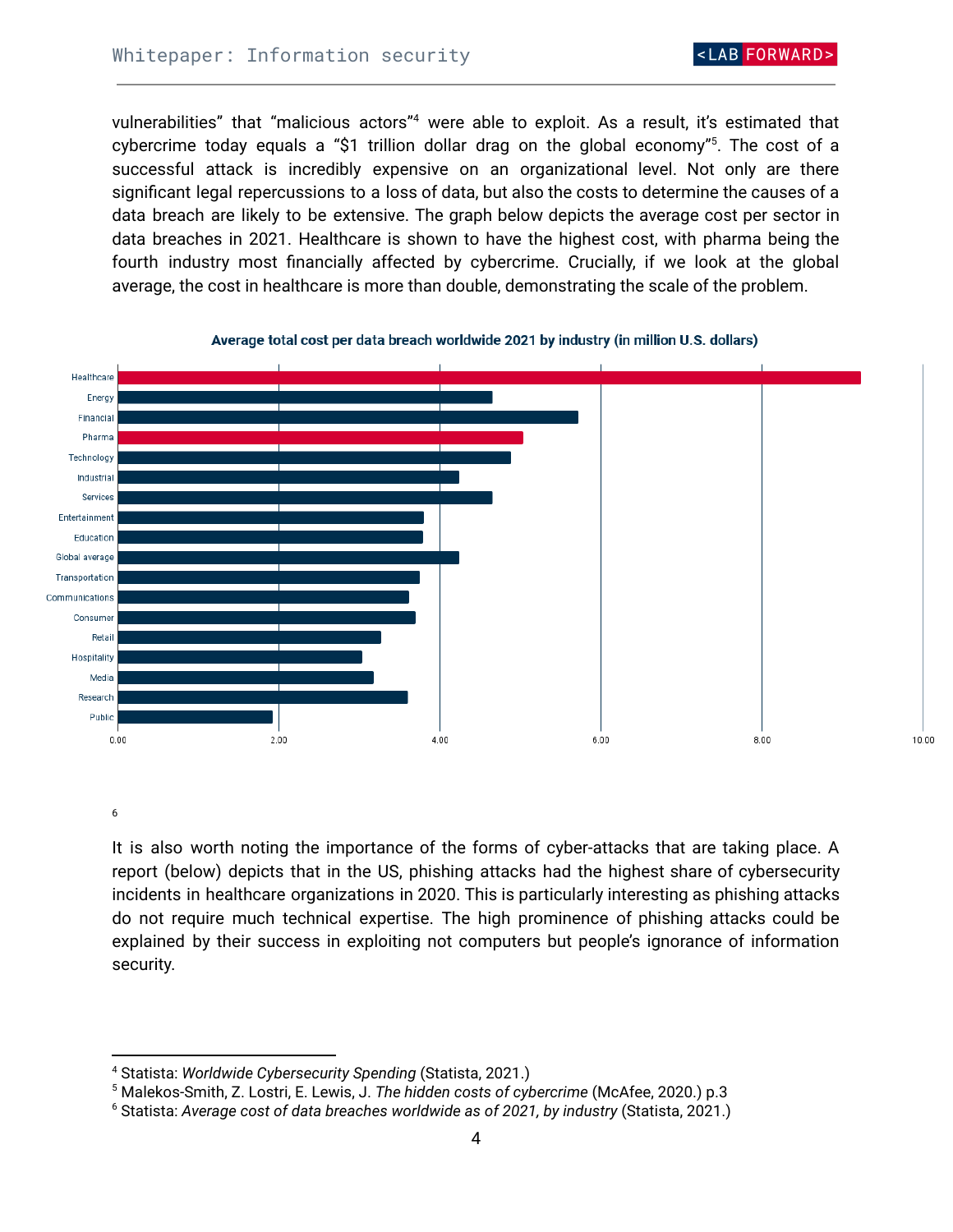Human error is a major security risk. Just recently, a notable data protection software and appliance technology developer, experienced a damaging hit, after an unknown number of end-user clients lost their backup data<sup>7</sup>. This happened as the result of human error when the company was moving the backend operations from an internal data center to the Google Cloud Platform, in order to add resilience to the system. Only this backfired. Considering this, to a greater extent, it is not just enough to have robust IT systems in place, but there needs to be an awareness of cyber and information security importance *throughout* an organization. In a Forbes article that emphasizes the importance of the "human firewall" it's stated that "strong security is not just about a chief information security officers immediate team; it's about how strong and resilient the entire enterprise is from a human standpoint"<sup>8</sup> In the laboratory setting from the managerial level, down to individuals working in R&D or a QC laboratory. *And* also within the solution providers organization structure.



#### Cyber security incidents experienced in healthcare organizations in the US in 2020

So what is the solution? Unfortunately, there is not a one-size-fits all solution to guarantee information security and cybersecurity, as it is subject to quick change. Hackers are always working to thwart security measures and so it is especially important to stay up to date with all

<sup>7</sup> Kovar, J.F. *StorageCraft Backup Data Loss "Not Acceptable"* (CRN, 2022.)

<sup>8</sup> Forbes Insight: *The Importance Of Training: Cybersecurity Awareness As A Firewall* (Forbes, 2019.)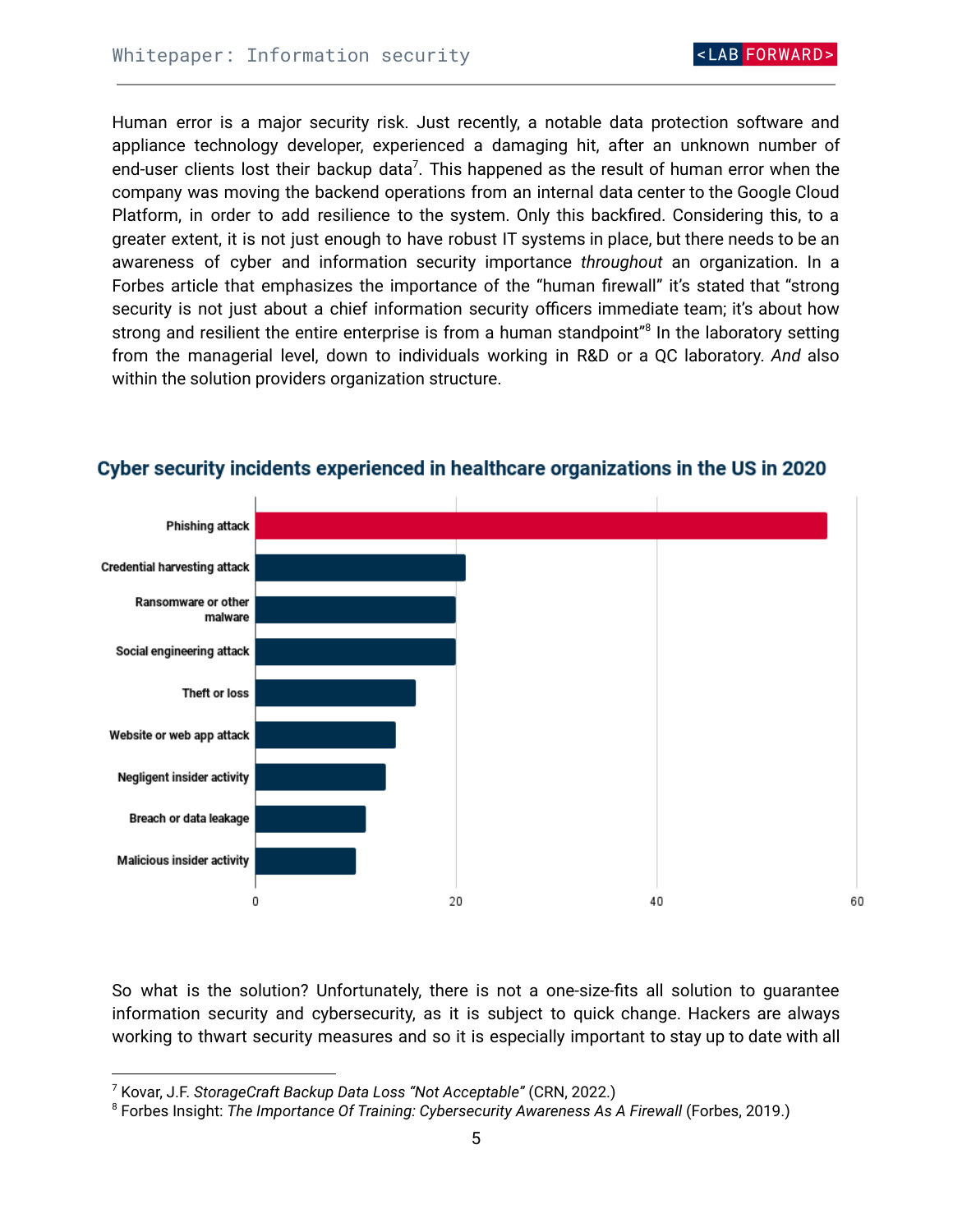the latest developments in information security. That being said, it is also possible to minimize risks with good practices and procedures. Good endpoint security measures (securing entry-points of end-user devices), identity access management, data security, network security initiatives, good organization data practices and employee training are likely to translate to a robust security system. With these in place, small to large businesses can protect themselves against both external and internal threats. Thus, as cyber-attacks continue to rise in scale, complexity and sophistication, it is vital that a comprehensive strategy is put in place and frequently reviewed to ensure maximum levels of protection, particularly in a time where laboratories are looking to digitize processes.

### <span id="page-5-0"></span>**Do digital solutions help or hinder Information security?**

There is often a misperception that the security of data is somewhat compromised after it's digitized and this has led to many research teams being apprehensive to adopt digital processes in the laboratory. Coupled with this, some are less likely to store their data on the cloud for fear of Information security breaches, opting for on-premise servers instead. However, while digitizing research inevitably triggers conversations about Information security, it should not prevent teams from implementing these solutions.

#### <span id="page-5-1"></span>**ELN and LIMS systems**

ELNs (Electronic Laboratory Notebooks) and LIMS (Laboratory Information Management Systems) are commonly used in many laboratories around the world. They are both forms of software that provide researchers with an online platform to record research documentation. With increasing pressures from international regulatory bodies to improve the findability, accessibility, interoperability and reproducibility (FAIR) of research data, the adoption of solutions that digitize documentation processes has increased substantially. This is largely because of the extensive benefits of going digital, particularly when considering the pitfalls of the previously relied upon paper lab notebooks.

The drawbacks of paper lab notebooks are as follows:

1.) Data can be difficult to find. A simple task like searching for raw data from an experiment performed in the past could take a scientist hours to find.

2.) Data can be lost or incomplete due to employee departure.

- 3.) Data recorded can also be illegible, incomplete or incorrectly recorded.
- 4.) It can be difficult to control which persons can access data when using paper lab notebooks.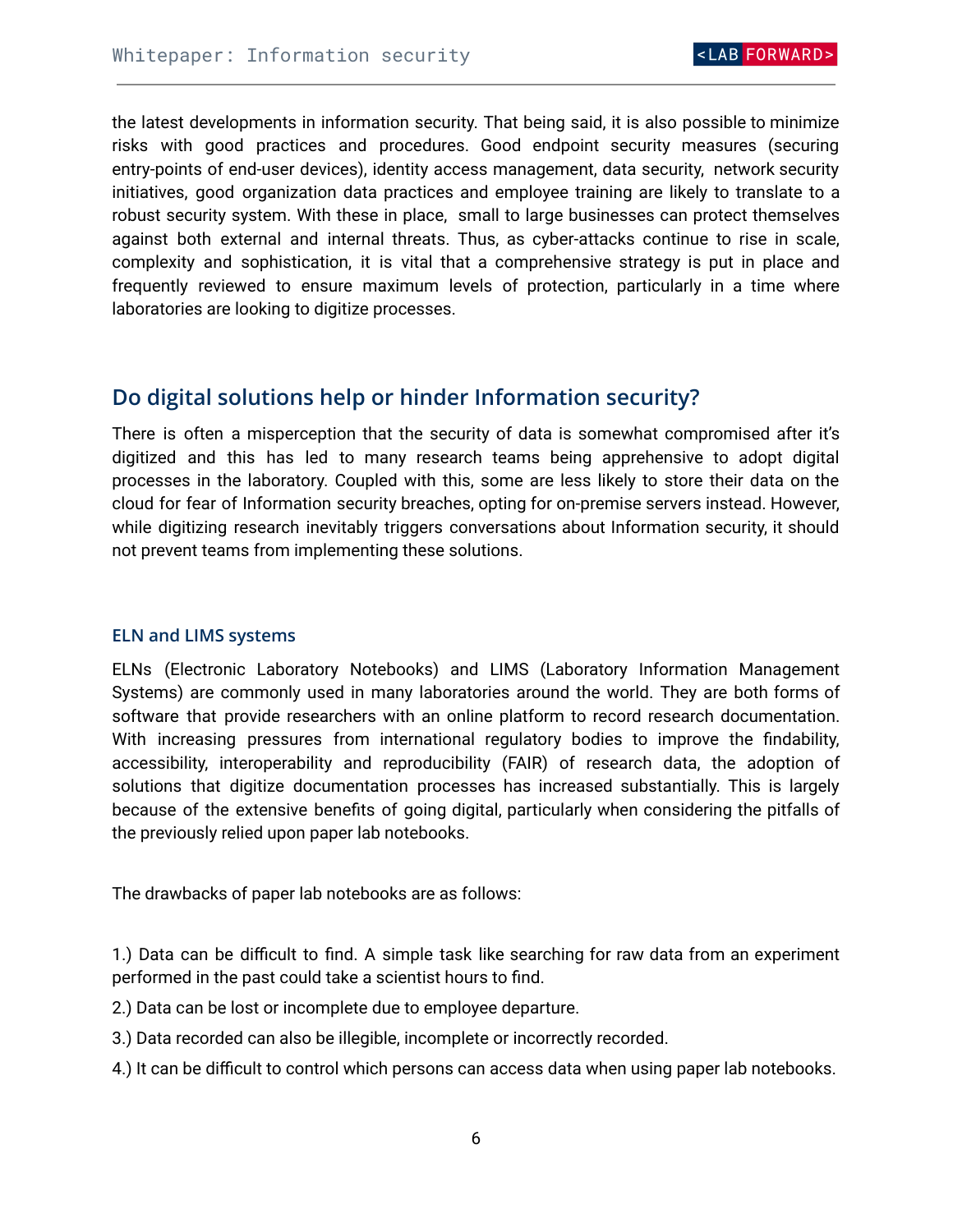Notably these issues with paper lab notebooks revolve around information security. If a researcher is unable to recover important data from an experiment that took place a couple of years ago or if that paper lab notebook has been damaged in some way making the information illegible, that poses a very real and in many circumstances impactful information security threat. If a researcher then has to redo an experiment as a result of this data loss, it will have significant financial and productivity repercussions that could've been avoided. There is a tendency for the terms information security and cybersecurity to be conflated. While related, information security encompasses all aspects of measures taken to safeguard data, and in consideration of this definition, paper lab notebooks are not that secure.

But are digital solutions better?

Notably, attitudes have changed in regards to digital laboratory solutions since the pandemic. In many cases, where paper lab notebooks were used, research teams were unable to access their data, and with restrictions over when you could go to your place of work, this was incredibly disruptive. Comparatively, those who had an ELN or LIMS solution could access complete research records from anywhere, making it invaluable for many teams. An NIH study conducted in 2017 highlights the benefits of such systems stating that they facilitate "long-term storage, reproducibility, and enhanced availability of experiment records across multiple devices, ensuring standard operating procedure compliance and providing interfaces to instrumentation, supporting IP protection, collaboration, and open science"<sup>9</sup>. Simply storing your data on a computer means that data can be searched for, shared, backed up and readily accessed when required. So in consideration of this, many argue that digital solutions actually enhance information security.

However there still remains to be apprehension for choosing digital methods over the traditional paper lab notebook, and 'security' is often at the heart of this hesitation. Despite helping not hindering overall information security, there are cybersecurity concerns that inevitably arise when storing data digitally. As aforementioned, cybersecurity refers to the prevention of unwanted access to data, typically in the form of hackers but not always. Many ELNs and LIMS solutions give research teams more control over how their data is accessed. Data can be strictly controlled and monitored, with all actions recorded by a full audit trail. Administrators can choose who is able to view, edit or share data, giving increased protection not possible with the paper lab notebook. With ELNs and LIMS you can centrally permit users from exporting data, whereas when storing data in files, anyone with access to the computer can copy them. Thus protecting data from unwanted access internally to a greater extent improves with a digital solution.

<sup>9</sup> Kanza, S. Willoughby, C. & Gibbins, N. Whitby, R. Frey, J. Erjavec, J. Zupančič, K. Hren, M. Kovac, K. *Electronic Lab Notebooks: can they replace paper?* (Springer, Journal of Cheminformatics, 9. 10.1186/s13321-017-0221-3. 2017.)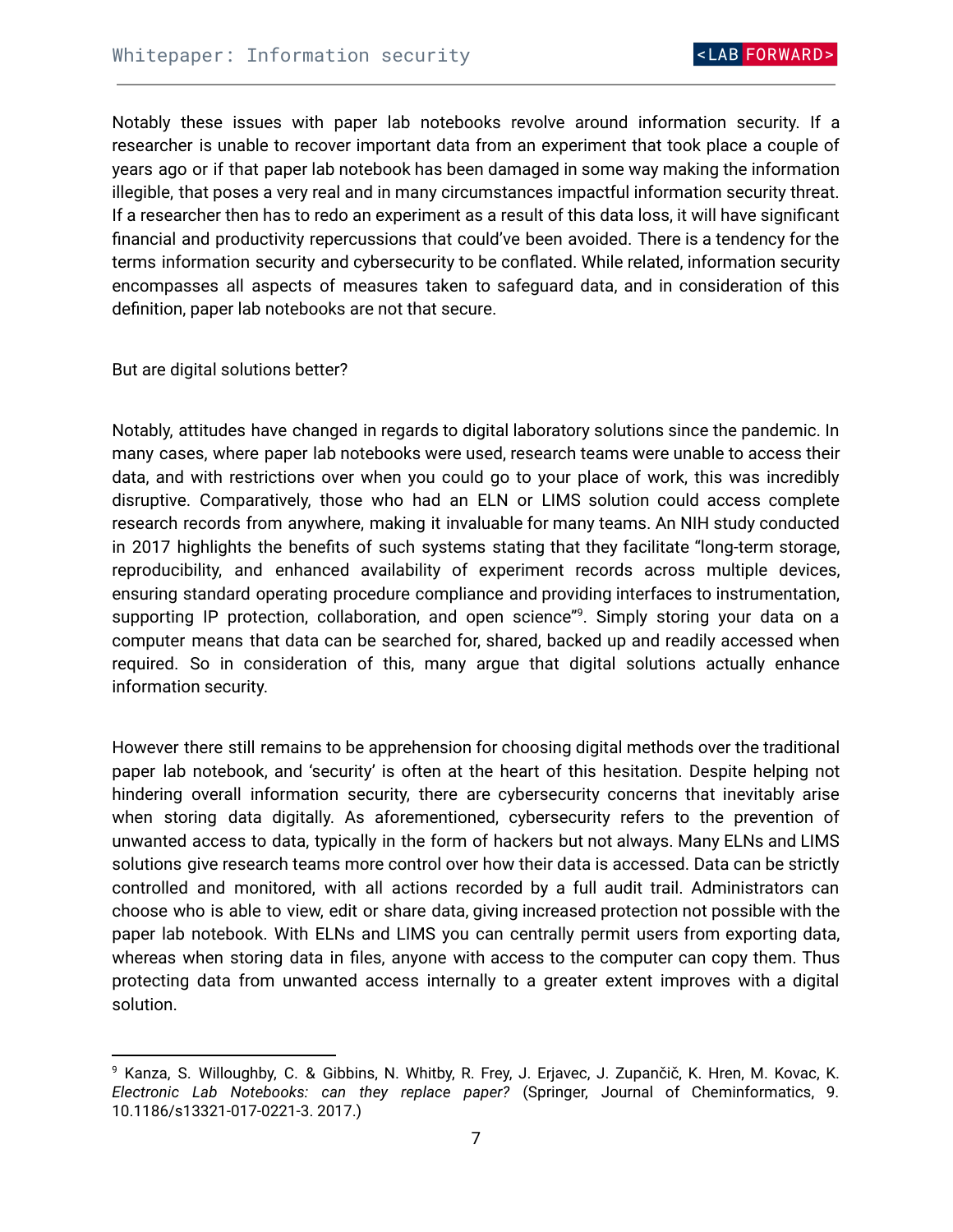But what about external access? Well, this is largely dependent on other factors such as the digital solution provider, whether data is stored on a server or the cloud, what measures have been put in place to safeguard data and whether a team has been properly trained in understanding how to mitigate risks of storing data digitally. If all these factors are properly addressed and maintained on a consistent basis, then digital solutions can be a more effective and secure way of documenting research, particularly when considering the numerous other advantages of using such a solution.

#### <span id="page-7-0"></span>**Cloud vs server**

The common belief is that on-premise data storage is more secure than the cloud. Subsequently, security is often the first thing discussed when businesses consider adopting a cloud-based solution. However, this 'great data myth' as Microsoft Azure MVP Sam Cogan puts it, is a flawed perception. Cogan argues instead that as a cloud provider's entire reputation hangs in the balance of providing a secure environment for hosting data, "any significant breach would severely impact user confidence and directly impact their revenue"<sup>10</sup>. As a result, cloud providers often make significant investments in security, personnel and software to ensure the utmost protection of their entire infrastructure and cloud user data. Security is then regularly monitored and updated accordingly.

So what is the reality? What are the biggest threats in storing your data on the cloud?

An OECD case study found that digital security gaps for cloud services mostly "result from a lack of *user awareness* or *education*, a failure to fully implement "security-by-default" principles, a misperception of risks and a difficult attribution of responsibility across the value chain"<sup>11</sup>. Indeed, this emphasizes once again the importance of an organization-wide awareness of security matters. The cloud can be safe, but it requires *all* employees in the organization to take security seriously.

"With the right setup, both cloud and on-premise servers can be secure places to store data, but a thorough, constant assessment of the security infrastructure is required to maintain this"

<sup>10</sup> Burns, E. *The great data myth: Is cloud really less secure than on-premise?* (Techmonitor, 2017.)

<sup>11</sup> OECD: *Understanding the Digital Security of Products: an in-depth analysis* (OECD Digital Economy Papers, No. 305, OECD publishing, Paris, 2021.) p.46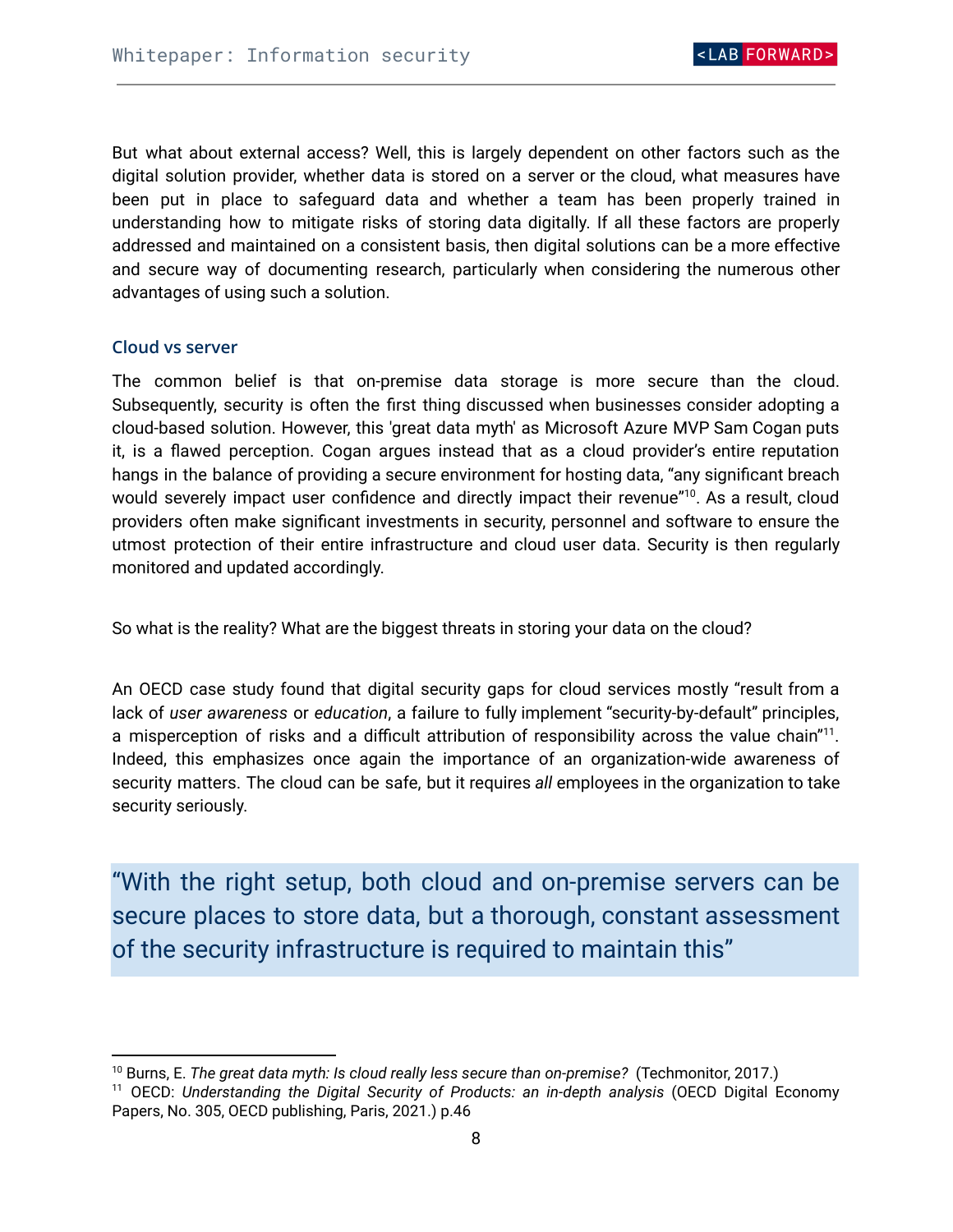Sometimes the decision whether to store data on cloud or local server is based purely on financial capability. Large organizations often have the means to take care of security themselves and in some instances already have the infrastructure in place to protect their data. In these cases, there's not much difference between public and private clouds, it depends largely on the systems in place and the practices to ensure security. Crucially, with the right setup, both cloud and on-premise servers can be secure places to store data, but a thorough, constant assessment of the security infrastructure is required to maintain this. Not all software providers offer a choice of cloud or server, so a careful look into what each solution provides is essential when looking to invest in implementing digital software or when deciding to store data on the cloud.

"For those organizations lacking deep internal technical know-how or without a functioning internal information security program we definitely recommend cloud solutions. For other organizations with the resources and processes in place to properly mitigate information security risks, the decision is more a matter of preference or remaining in alignment with their existing strategies."

Mario Russo, CTO at Labforward

#### <span id="page-8-0"></span>**Internet of things (IoT) solutions**

While documentation software and data management solutions are becoming increasingly common in the laboratory, IoT has only recently emerged and is being quickly picked up by many different industries, including pharma and R&D. Defined broadly by IBM, the IoT "is the concept of connecting any device (so long as it has an on/off switch) to the Internet and to other connected devices"<sup>12</sup> with the ability then to control and monitor equipment by using internet access. The adoption of IoT is largely viewed as a positive step towards creating a more connected, productive environment which maximizes machine potential and researcher time. However, as an OECD report surmises, the quick adoption of IoT products has in some cases led to the creation of technologies that "lack basic security features", given the rush to dominate the market quickly. Thus, security concerns become even more important to discuss when considering the adoption of IoT in the laboratory.

But how does securing IoT technology differ with other forms of innovation?

Well, according to Bruce Schneier, the author of "Here to Kill Everybody: Security and Survival in a Hyper-connected World", the emergence of IoT has caused the two basic paradigms of security to converge creating new challenges and realities. The first paradigm of security is born

<sup>12</sup>Clark, J. *What is the Internet of Things (IoT)?* ( IBM, 2016.)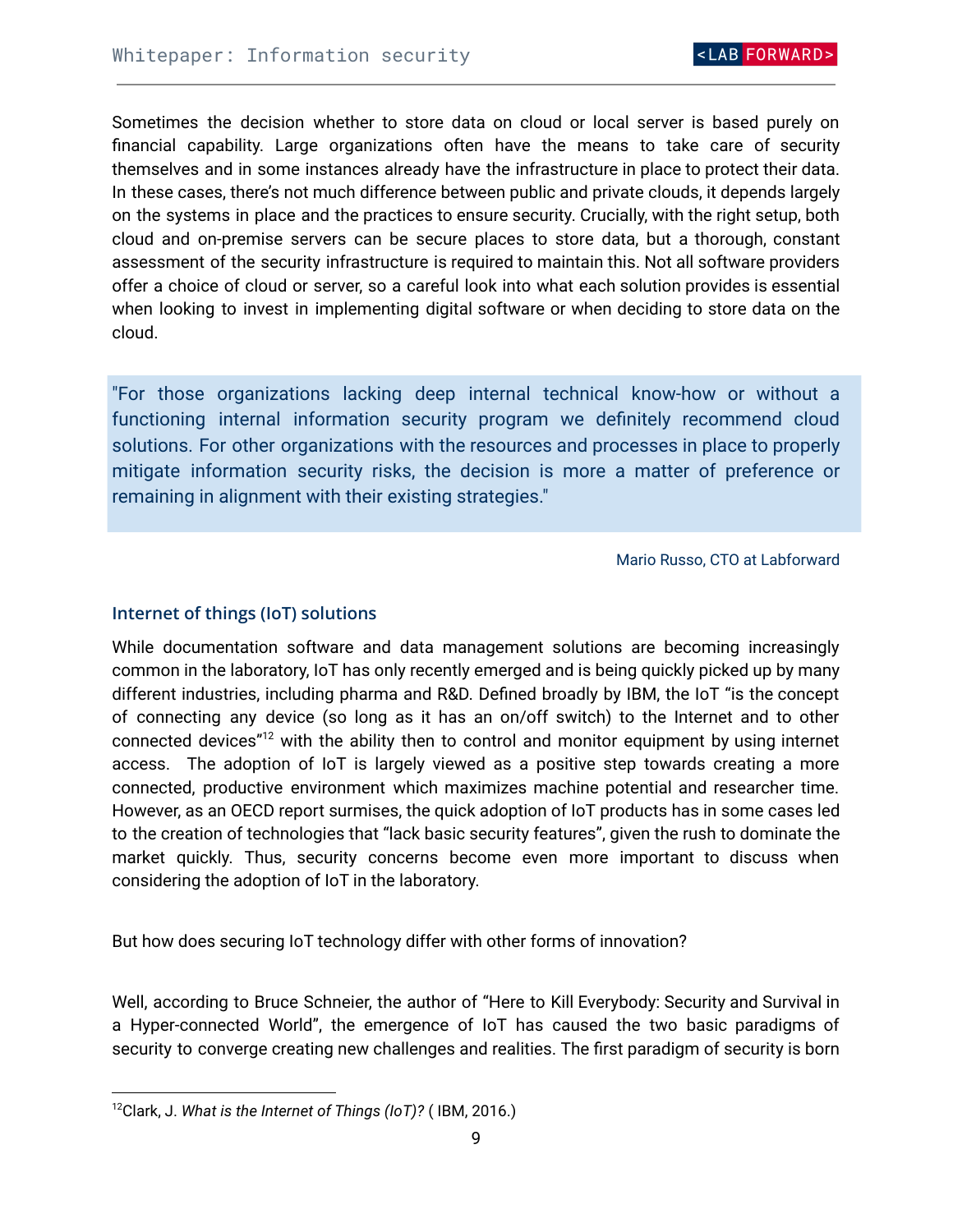from dangerous technology that can be a long and costly process to create to ensure the quality and infallibility of the products. Think cars, planes, pharmaceuticals, construction etc. Whereas the second is the "fast-moving, freewheeling, highly complex,"<sup>13</sup> world of software (ELN's and LIMS fit into this paradigm) that is highly adaptable and agile to security threats. The problem is that with the rapid introduction of IoT enabled devices, these paradigms are colliding, in some cases uncontrollably. Schneier concludes that IoT developers need a blend of both paradigm's security approaches, creating on the one hand stable, robust products with consistent checks and balances throughout the production stages, and on the other, a flexible product that is able to quickly adapt to any vulnerabilities found.

### "IoT developers need a blend of both paradigm's security approaches"

Bruce Schneier, author of "Here to Kill Everybody: Security and Survival in a Hyper-connected World"

So how are IoT solutions being adapted to the laboratory environment and what are the security challenges, product creators and customers face?

Firstly, it's important to note that implementing IoT into the laboratory does not mean running production plants from the cloud. If the machines fail to operate correctly, this would severely impact production processes thus directly affecting profit. The use of IoT solutions in the laboratory currently is mostly in aid of monitoring equipment and directly generating data, which may be aggregated and analyzed through private servers or clouds. Currently, IoT developers have to keep up to date with good Information security practices, consistent and frequent checks and balances, in order to harden IoT devices so they are resistant to unwanted access. IoT products operating in Europe need to consider GxP (if operating in the pharma/laboratory industry) and EU regulations, and those working to produce solutions for the laboratory need to keep in mind QC validation which can be a challenge for developers. Furthermore, it is a constant process to keep these IoT systems up to date with the latest changes in security recommendations that can create a challenge for developers. What becomes clear, is that when an organization selects a provider, they need to have complete faith in the Information security systems and processes of that company.

### <span id="page-9-0"></span>What is important before selecting a provider?

It is vital to check that before selecting a provider of an IoT solution that it upholds excellent IT and cybersecurity practices.

<sup>13</sup>Schneier, B. *Patching is failing as a security paradigm* (Vice, 2018.)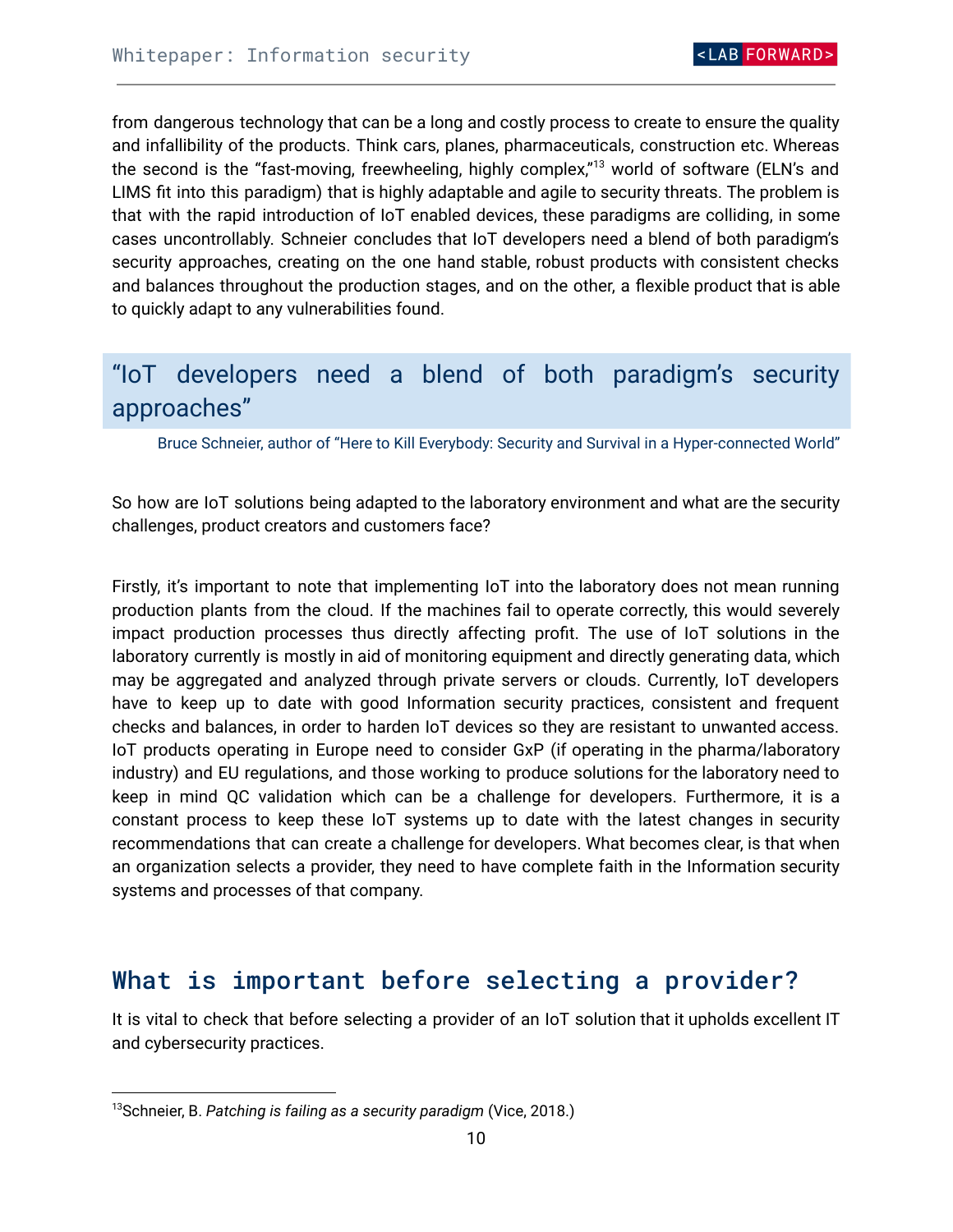Taking into account whether the provider has:

- **A transparent information security policy -** Ensuring that your provider is completely transparent with what measures they are taking to ensure the security of your data is essential. Some attacks can go unnoticed, and many organizations have in the past chosen to protect their brand reputation over disclosing that some assets have been compromised<sup>14</sup>. By selecting a trusted provider that can demonstrate constant review and updates of security accordingly, is a key step in protecting your data.
- **Clear information security certifications and registrations** Check if the provider holds any certificates e.g. ISO 9001:2015 or ISO 27001. Moreover look into whether the vendor has written policies and procedures on information security, or if they're in the process of getting a certificate.
- **Adherence to data privacy and protection regulation (GDPR) -** Looking into whether your provider adheres to GDPR is a good indicator of how much a company prioritizes IT and data privacy. A 2017 survey conducted by Marsh & [McLennan](https://www.marsh.com/content/dam/marsh/Documents/PDF/US-en/Cyber-Survey-Report-2017.pdf) noted that "organizations preparing for or compliant with GDPR over 1.5 times more likely to report an increase in cyber risk management spending than those at organizations that had not yet started"<sup>15</sup>. Ultimately, companies that invest in ensuring GDPR compliance tend to adopt more cyber risk management practices as a whole.
- **Complete control over access to data -** It is important to ensure that your provider has the technical and organizational measures in place that offer complete control over access to your data. They must be able to deter unauthorized access and demonstrate that they are constantly monitoring access rights while ensuring "ongoing confidentiality, integrity, availability and resilience of processing systems and services $"^{16}$ .
- **Software vulnerability oversight** Check if your provider uses tools that continuously test their software for possible security threats. Also linking to transparency, it's useful to see if your provider has a coordinated vulnerability disclosure (CVD), CVD ensures vulnerabilities are addressed prior to being made public.
- **External audits** External audits can be a really good way for a company to ensure that it is compliant with data protection criteria, thereby ensuring that a company complies with regulations.

<sup>14</sup> OECD: *Smart policies for smart products* (OECD, 2021.)

https://www.oecd.org/digital/smart-policies-for-smart-products.pdf

<sup>15</sup> Marsh & McLennan: *GDPR Preparedness: An Indicator of Cyber Risk Management* (Marsh & McLennan, 2017.) p.1

<sup>16</sup>GDPR. *Article 32*. (EU, 2018.)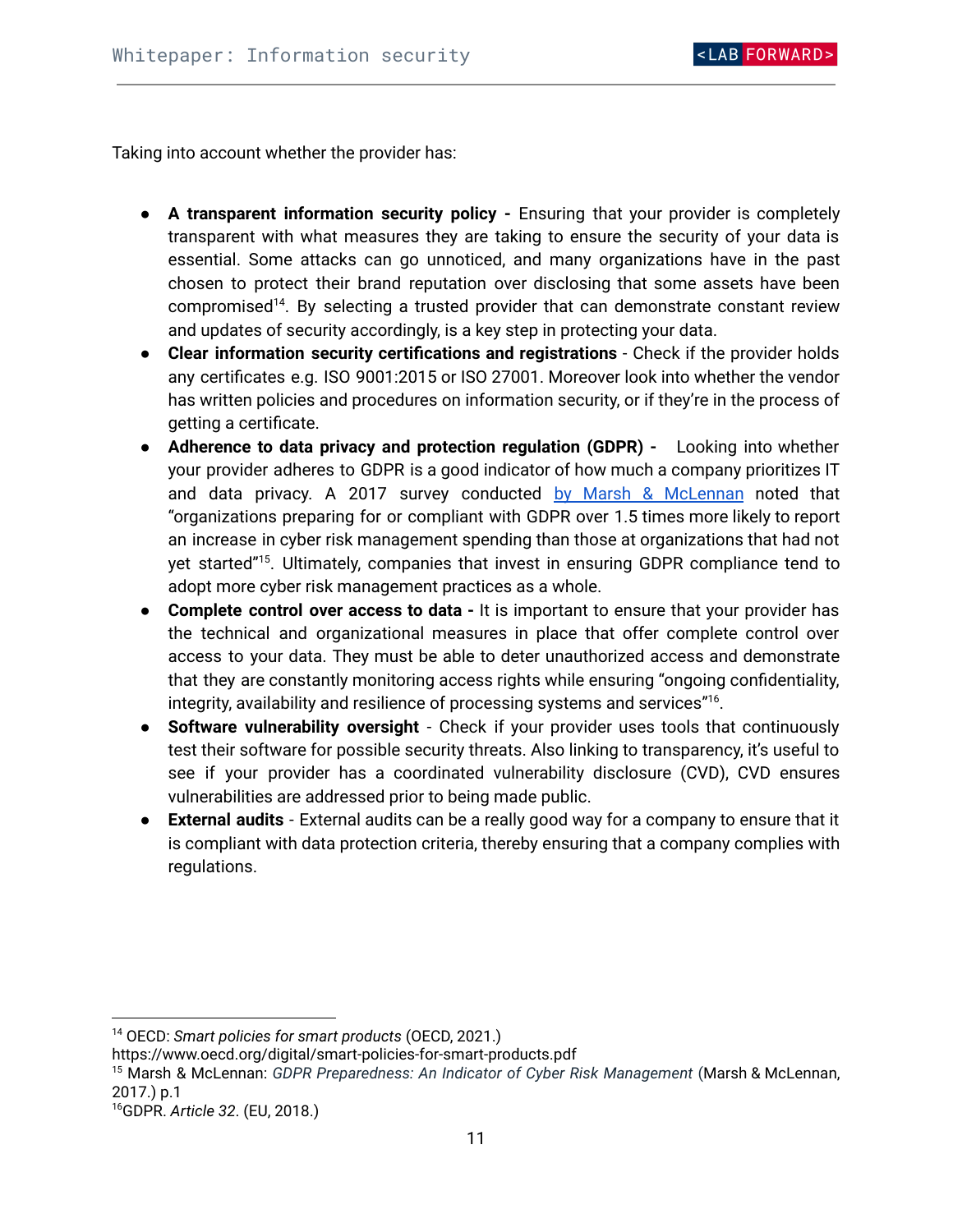### <span id="page-11-0"></span>What is Labforward's approach to ensuring IT and cybersecurity?

Building greater connectivity between researchers, their equipment and their data is one of our core objectives at Labforward. We want to transform the laboratory with high quality products so that it is an environment that fosters innovation and creativity but also encourages precision and compliance. For us to achieve our overarching goals we recognize that having a reliable, resilient and robust Information security strategy is vital.

Customers use our platforms on a day to day basis. Whether they opt for the cloud or server, security is always at the forefront of any decisions we make with our products. We've implemented various security measures within our solutions and as a company that put us in the best position to, on one hand, ensure that our products are agile and quickly able to respond to any discovered vulnerabilities; and on the other hand, ensure that every step of the production process factors in potential risks and how these can be solved. When it comes to our security policy, as a company we take a transparent approach, as we want to show that when it comes to storing your data on our platform, we have consistent and thorough checks to ensure the utmost protection of our customers' intellectual property.

### <span id="page-11-1"></span>An engineer's perspective: what we do to protect your data

It is important to note that there is not just one step to Information security and it's certainly not something you can just 'add-on' at the end of developing a new feature or update. Labforward's approach is that security plays a vital role throughout all stages of the software development lifecycle and any changes implemented have to go through thorough checks to make sure that they won't expose the software to vulnerabilities that can potentially be exploited.

So what do we do in our development and implementation processes that help us secure your data? Well, we make sure that security is considered at every stage - from the inception to the final result and beyond. Here's how:

- Labforward is proud to be an ISO 9001 certified company. We've established a Quality Management System (QMS) to help us meet our objectives and ensure customer satisfaction.
- Labforward is currently working towards certification according to ISO 27001 to demonstrate our unwavering commitment to information security practices.
- At the planning stage, when ideas are being drafted it is the optimal time to conduct a risk analysis, to envision all things that could potentially go wrong and how these risks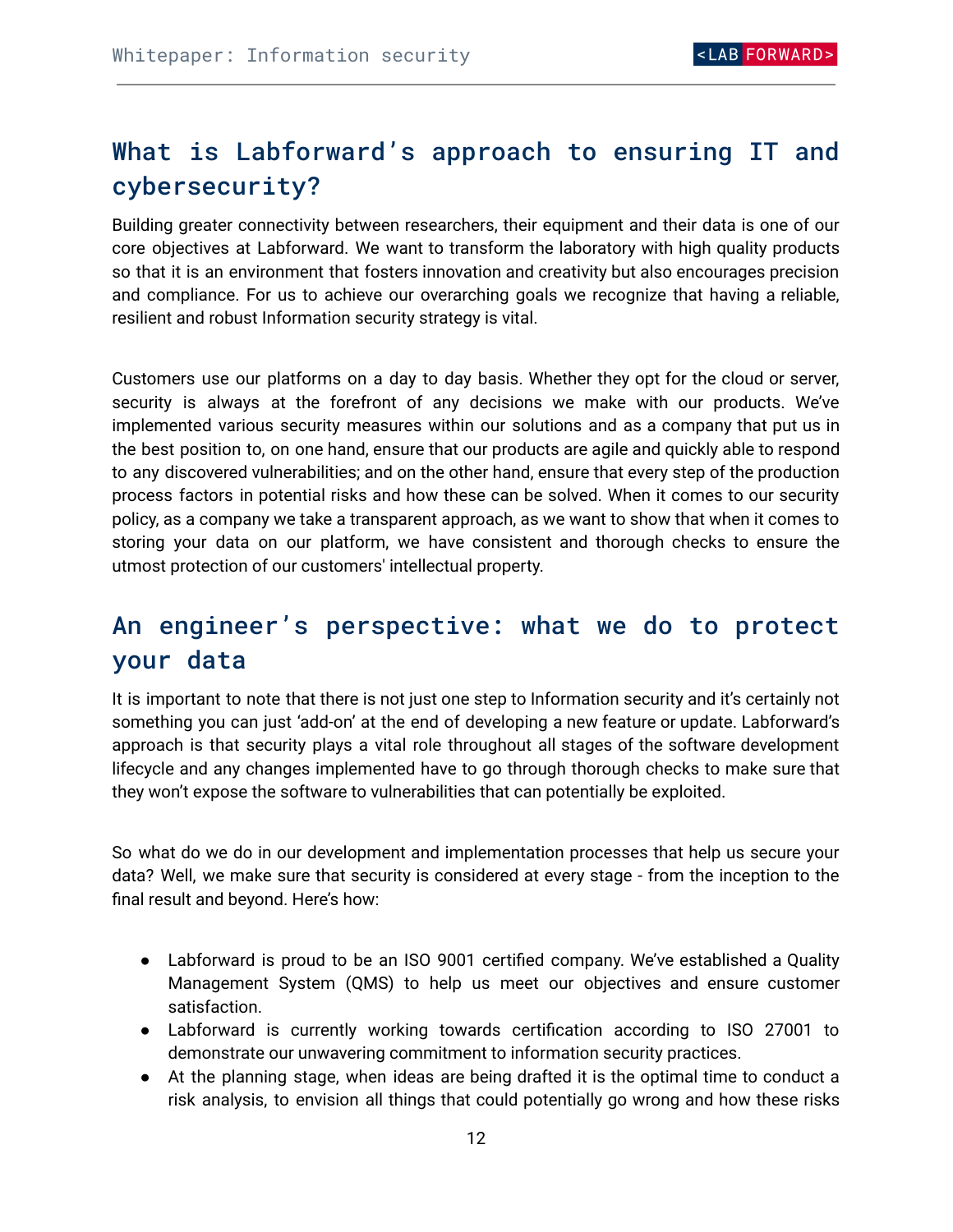can be mitigated and eliminated. Thinking about possible implications and worse-case scenarios is good practice as it then shapes what the engineering team develops. Our changes then are built in *consideration* of security and not as a last thought. Our Laboperator Connector Boxes for example, follow CIS quidance that develops, validates, and promotes best Information security practices. Before any changes are implemented, careful consideration of this guidance is followed.

- Further conversations happen at every stage, for example, when the code is complete, there are reviews by other members of the engineering team to ensure that this code is not opening up any vulnerabilities. At this stage, engineers also run plenty of trial tests on our testing environments to make sure that there are no security implications from the new code. In this way, security is embedded into every aspect of product development, from a new feature's inception to its release.
- After the release, it is important to ensure that server and cloud components alike are regularly checked. Our cloud-based products are scanned weekly to detect any known web-app vulnerabilities..
- Our code repositories are automatically checked for best security practices using static analysis tools. Furthermore, software libraries or dependencies used in our code are checked automatically for version updates, and our teams stay up-to-date of current published exploits and vulnerabilities.
- We believe in Coordinated Vulnerability Disclosure (CVD) and set up a program to work directly with independent security researchers. Through a partnership between security researchers and vendors, CVD ensures vulnerabilities are addressed prior to being made public in our **[Security](https://www.labforward.io/security-center/) Center.**
- When it comes to security it's also useful to keep good relations with external partners and Information security leaders, especially in regards to compliance. At Labforward, we take the approach to consult with industry leaders to make sure that we have up to date general security practices, but also ensure that we're staying on top of new IoT security recommendations, as further information becomes available.
- Ensuring security goes far deeper than just on a product level is really important. As highlighted previously, risk often arises due to complacency of staff rather than solely technical deficiencies. Therefore, it is important for all Labforward team members, particularly those in engineering, to stay up to date with the latest developments in IT and cybersecurity practices. We have organized regular training sessions, workshops and development Fridays in order to keep everyone engaged with this topic. Furthermore, internal training for all team members has been an important part of our Information security strategy.

It certainly helps to be surrounded by a team of passionate people who are all knowledgeable about current trends and make consistent efforts to keep up to date with the latest news in software engineering. In this way, security is not just one person's responsibility, but something that is worked on and executed as a collective within the Labforward team.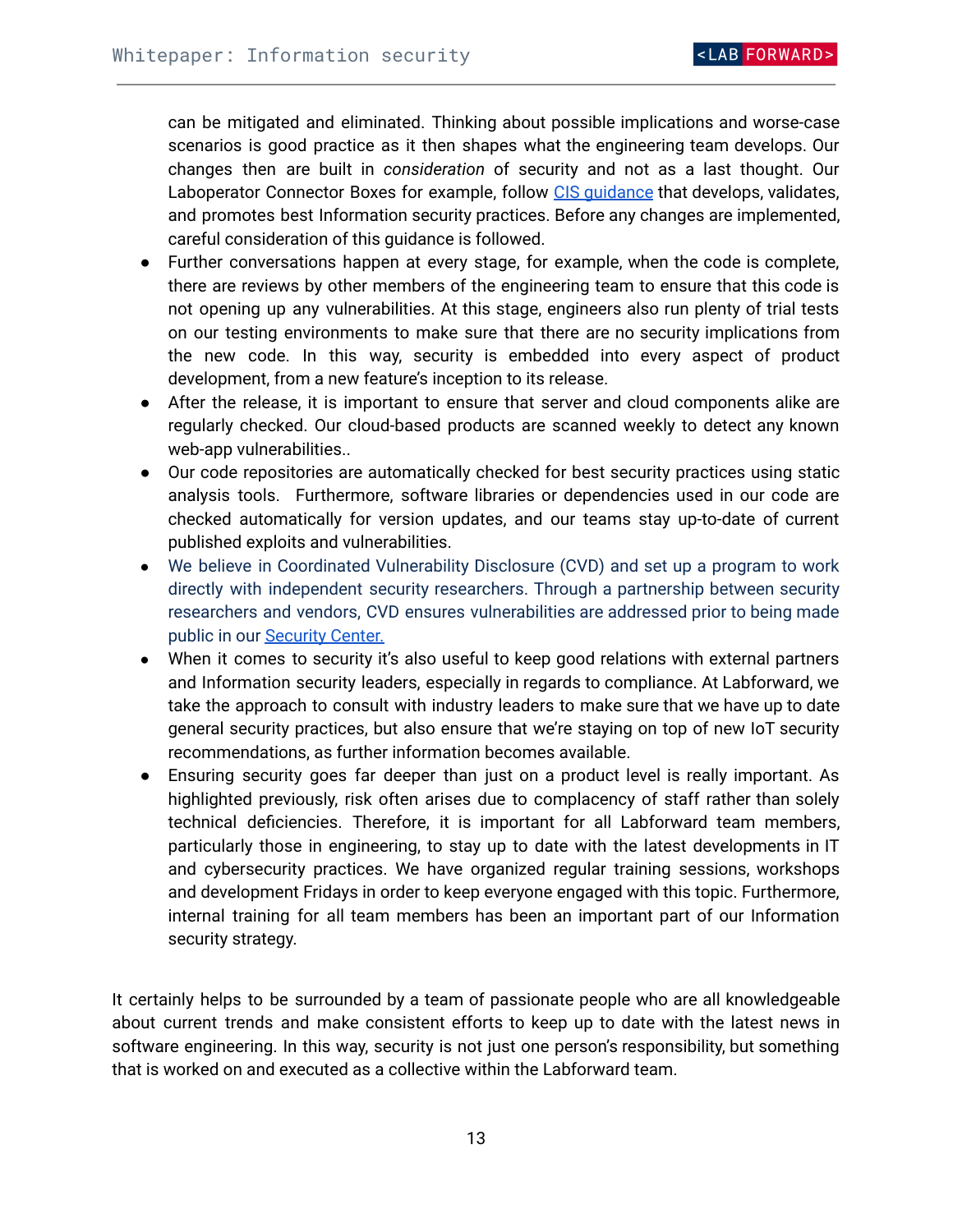### <span id="page-13-0"></span>Conclusions

To summarize, in a time where the pandemic has heightened awareness of the importance of healthcare and Pharma, it is crucial that organizations take Information security seriously. That means not just implementing antivirus software, developing robust systems etc. but educating *all* personnel on the best ways to protect themselves online. While digital solutions actually tend to enhance your *information* security, storing data online inevitably opens the door to cyber-attacks. That's why it is crucial to carefully select a trusted provider, especially if you're storing data on their cloud. Disruptive technology such as IoT offers many opportunities for Pharma and healthcare sectors alike, but a blend of approaches is needed to ensure on the one hand the infallibility of the product and on the other, the ability to quickly adapt to discovered vulnerabilities. And if you think that IoT security is complex, just wait for the implementation of machine learning and AI into the laboratory! The Smart Labs of tomorrow are around the corner, but we need to ensure that as we embark on digitization journeys, we stay vigilant against security threats in an ever-changing technological landscape.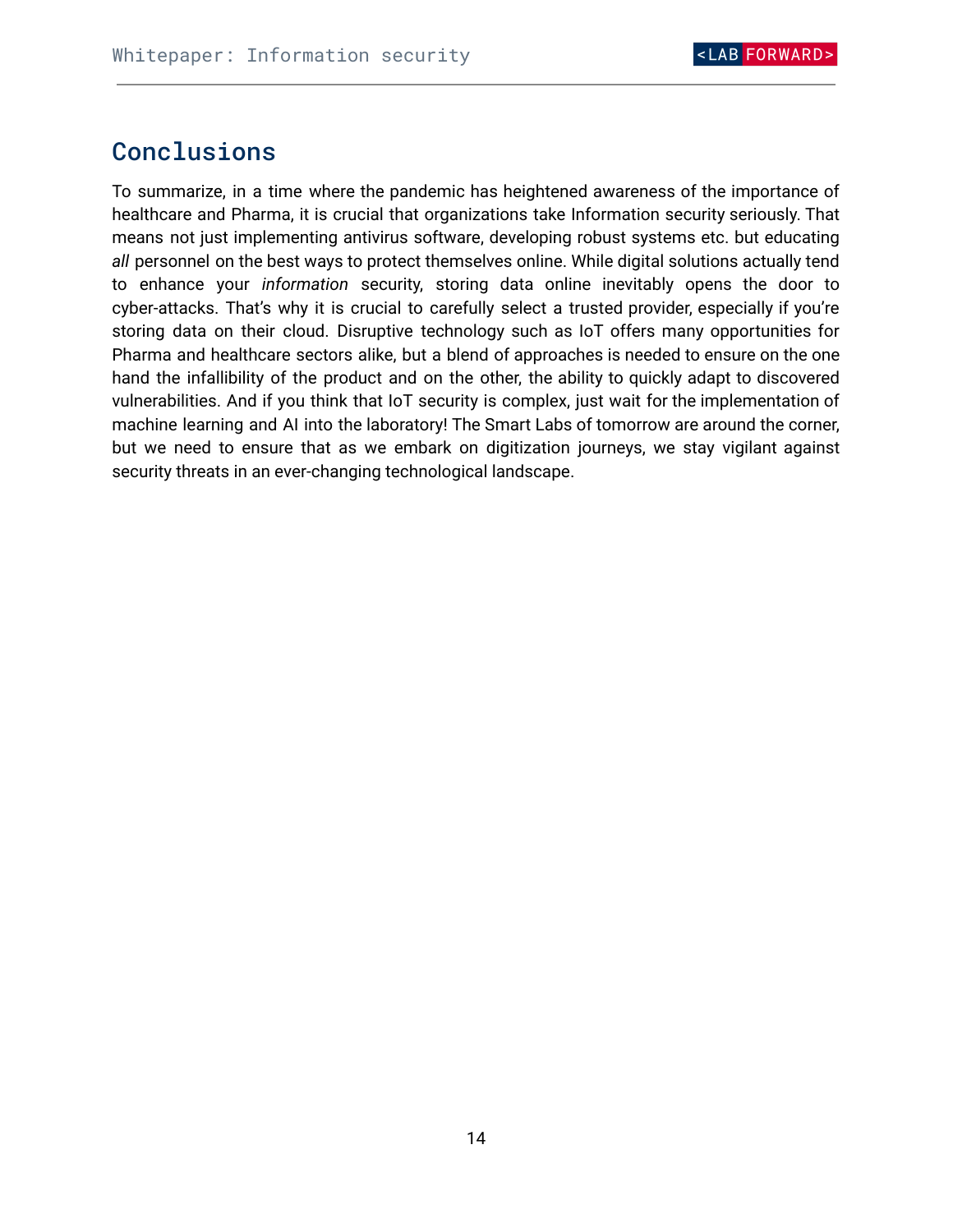15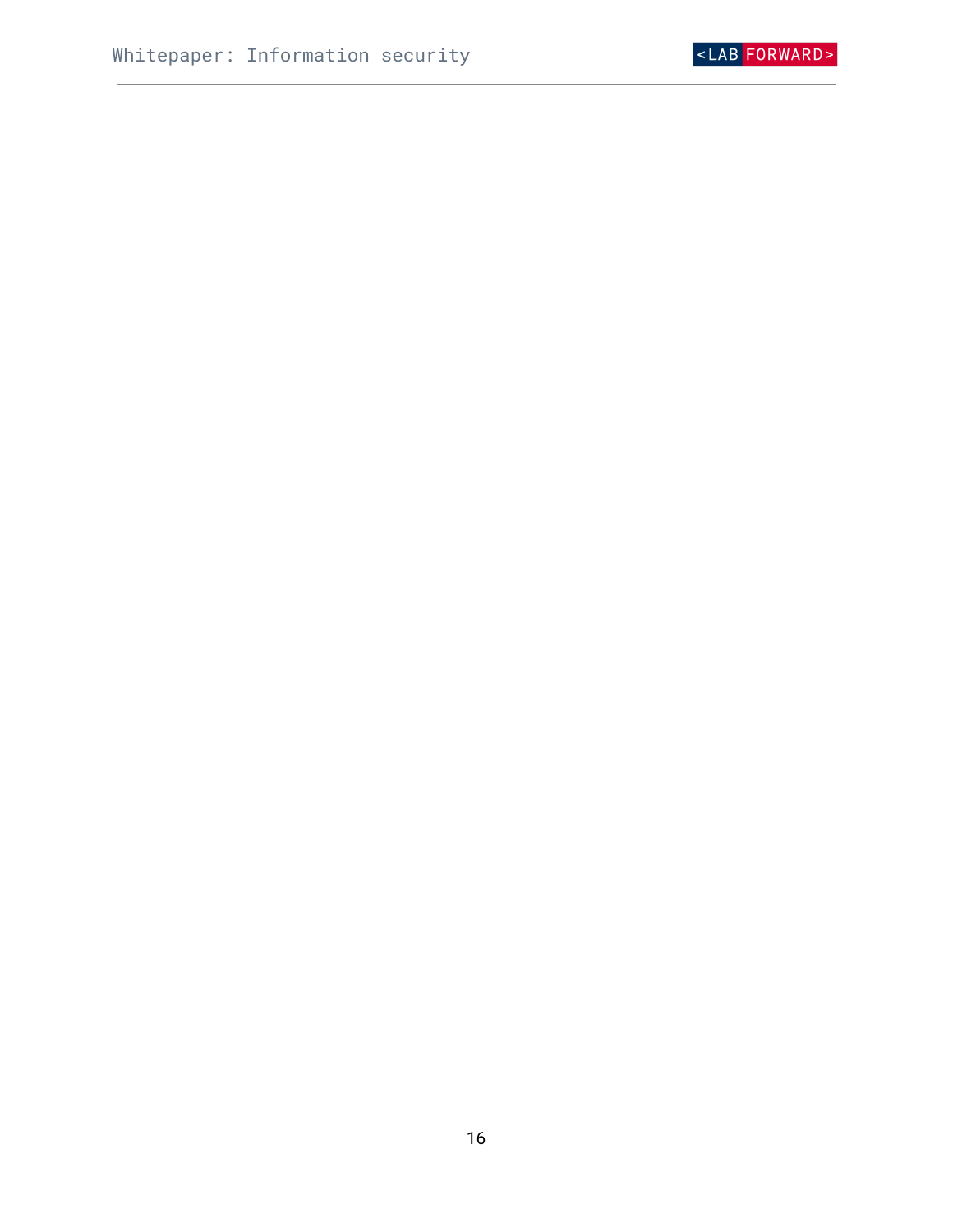#### **Bibliography:**

BBC: *Pfizer/BioNTech vaccine docs hacked from European Medicines Agency,* BBC. (9/10/2020) <https://www.bbc.co.uk/news/technology-55249353>

Boehm, J. Kaplan, J. Sorel, M. Sportsman, N. & Steen, T. *Cybersecurity tactics for the coronavirus pandemic* (McKinsey & Company, 2020.)

[https://www.mckinsey.com/business-functions/risk-and-resilience/our-insights/cybersecurity/cybersecur](https://www.mckinsey.com/business-functions/risk-and-resilience/our-insights/cybersecurity/cybersecurity-tactics-for-the-coronavirus-pandemic) [ity-tactics-for-the-coronavirus-pandemic](https://www.mckinsey.com/business-functions/risk-and-resilience/our-insights/cybersecurity/cybersecurity-tactics-for-the-coronavirus-pandemic)

Burns, E. *The great data myth: Is cloud really less secure than on-premise?* (Techmonitor, 2017.) <https://techmonitor.ai/technology/cloud/great-data-myth-cloud-less-secure-on-premise>

Clark, J. *What is the Internet of Things (IoT)?* ( IBM, 2016.) <https://www.ibm.com/blogs/internet-of-things/what-is-the-iot/>

Forbes Insight: *The Importance Of Training: Cybersecurity Awareness As A Firewall* (Forbes, 2019.) [https://www.forbes.com/sites/insights-fortinet/2019/08/27/the-importance-of-training-cybersecurity-aw](https://www.forbes.com/sites/insights-fortinet/2019/08/27/the-importance-of-training-cybersecurity-awareness-as-a-firewall/?sh=ff144ed8b4bf) [areness-as-a-firewall/?sh=ff144ed8b4bf](https://www.forbes.com/sites/insights-fortinet/2019/08/27/the-importance-of-training-cybersecurity-awareness-as-a-firewall/?sh=ff144ed8b4bf)

Kanza, S. Willoughby, C. & Gibbins, N. Whitby, R. Frey, J. Erjavec, J. Zupančič, K. Hren, M. Kovac, K. *Electronic Lab Notebooks: can they replace paper?* (Journal of Cheminformatics, 9. 10.1186/s13321-017-0221-3. 2017.) [https://www.researchgate.net/publication/317556431\\_Electronic\\_Lab\\_Notebooks\\_can\\_they\\_replace\\_pap](https://www.researchgate.net/publication/317556431_Electronic_Lab_Notebooks_can_they_replace_paper) [er](https://www.researchgate.net/publication/317556431_Electronic_Lab_Notebooks_can_they_replace_paper)

Kovar, J.F. *StorageCraft Backup Data Loss "Not Acceptable"* (CRN, 2022.) <https://www.crn.com/slide-shows/storage/arcserve-ceo-storagecraft-backup-data-loss-not-acceptable-/1>

Landi, Heather. *Healthcare data breaches hit all-time high in 2021, impacting 45M people* (Fierce Healthcare, *01/02/2022.)*

[https://www.fiercehealthcare.com/health-tech/healthcare-data-breaches-hit-all-time-high-2021-impacting-](https://www.fiercehealthcare.com/health-tech/healthcare-data-breaches-hit-all-time-high-2021-impacting-45m-people)[45m-people](https://www.fiercehealthcare.com/health-tech/healthcare-data-breaches-hit-all-time-high-2021-impacting-45m-people)

Malekos-Smith, Z. Lostri, E. Lewis, J. *The hidden costs of cybercrime* (McAfee, 2020.) <https://www.mcafee.com/enterprise/en-us/assets/reports/rp-hidden-costs-of-cybercrime.pdf>

Marsh & McLennan: *GDPR Preparedness: An Indicator of Cyber Risk Management* (Marsh & McLennan, 2017.)

<https://www.marsh.com/content/dam/marsh/Documents/PDF/US-en/Cyber-Survey-Report-2017.pdf>

OECD: *Smart policies for smart products: A policy maker's guide to enhancing the digital security of products* (OECD, 2021.) <https://www.oecd.org/digital/smart-policies-for-smart-products.pdf>

OECD: *Understanding the Digital Security of Products: an in-depth analysis* (OECD Digital Economy Papers, No. 305, OECD publishing, Paris, 2021.) <https://doi.org/10.1787/abea0b69-en>.

Schneier, B. *Patching is failing as a security paradigm* (Vice, 2018.) <https://www.vice.com/en/article/439wbw/patching-is-failing-as-a-security-paradigm>